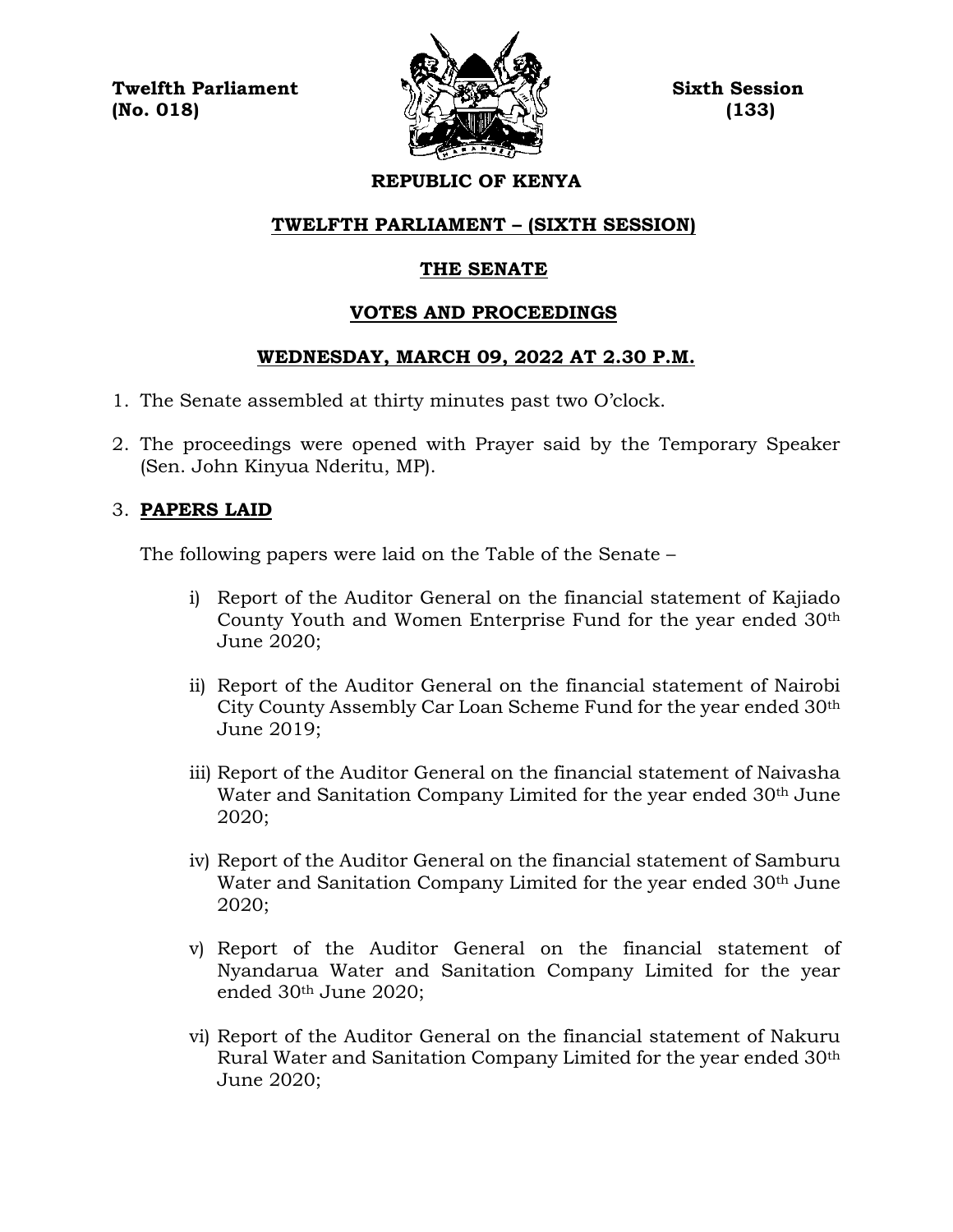- vii) Report of the Auditor General on the financial statement of Bomet Water and Sanitation Company Limited for the year ended 30<sup>th</sup> June 2020;
- viii) Report of the Auditor General on the financial statement of Eldama Ravine Water and Sewerage Company Limited for the year ended 30th June 2020;
	- ix) Report of the Auditor General on the financial statement of Ol-Kalou Water and Sanitation Company Limited for the year ended 30<sup>th</sup> June 2020;
- x) Report of the Auditor General on the financial statement of Kirandich Water Company Limited for the year ended 30<sup>th</sup> June 2020;

*(Sen. Johnson Sakaja, MP, on behalf of the Senate Majority Leader)*

- xi) Report of the Standing Committee on Education on the Special Needs Education Bill (Senate Bills No. 44 of 2021);
- xii)Report of the Standing Committee on Education, pursuant to Standing Order 48(3)(b), on request for Statement by (Sen. Enoch Wambua, MP) regarding the Plight of the Early Childhood Development Education (ECDE) Teachers in counties countrywide.

*(The Chairperson, Standing Committee on Education)*

xiii) Report of the Standing Committee on Tourism, Trade and Industrialization on the Street Vendors (Protection of Livelihood) Bill (Senate Bills No. 7 of 2021).

*(The Vice Chairperson, Standing Committee on Tourism, Trade and Industrialization)*

#### 4. **STATEMENTS**

#### **(i) Pursuant to Standing Order 47 (1)**

Nominated Senator (Sen. Falhada Dekow Iman, MP) made a Statement regarding the rampant but underreported cases of minors suffering in the hands of domestic workers/ house helps.

Whereupon, she drew the Senate's attention to incidences of abuse of minors by domestic workers and cited an incident the previous week where Andy Muiriri Kibe died from injuries sustained, allegedly from attacks by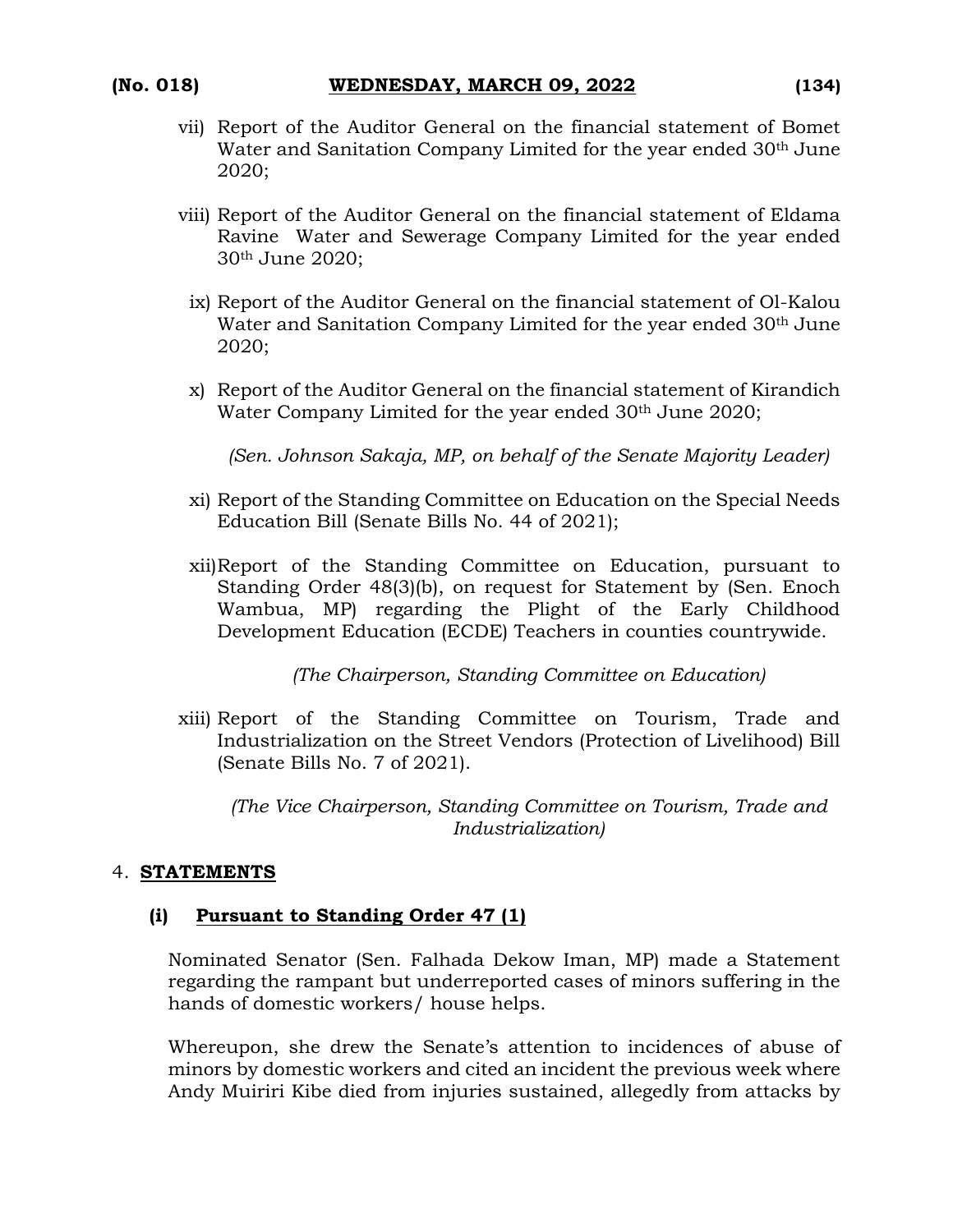Maureen Nyaboke who was the house-help who has since been arrested and investigations into the incident are on-going. Additionally, she mentioned the case of a 21-year-old woman in Mombasa who confessed to filming herself defiling a four-year-old boy and posting it online and a case early the previous year, where a house-help stabbed two minors after disagreement with her employer who later sacked her. The 21 year old was sentenced to life in prison by a Senior Resident Magistrate.

She further stated that cases of abuse of minors remain underreported, yet they had impacted negatively on parents whose minors had fallen victims to such abuse as well as the victims who survive such ordeals and that one (1) out of three (3) diagnosed mental health conditions in adulthood are directly related to Adverse Childhood Experiences (ACE's).

She urged parents to carry out due diligence before engaging any individual as an employee offering this important service in order to ensure the safety of our children, if for nothing else.

#### **(ii) Pursuant to Standing Order 48 (1)**

- a) The Senator for Nandi County (Sen. Cherarkey Samson Kiprotich, MP) sought a Statement from the Standing Committee on Agriculture, Livestock and Fisheries regarding the proposed introduction of automated tea plucking machines to farmers in Kenya.
- b) The Senator for Nairobi City County (Sen. Johnson Sakaja, MP) sought a Statement from the Standing Committee on Finance and Budget on the financial status of Nairobi City County, in view of the Medium Term Debt Management Strategy Paper for the financial year ending 30<sup>th</sup> June, 2023 recently tabled by the County Government proposing the sale of County Assets to honour some of its debts obligations.

## 5. **THE LANDLORD AND TENANT BILL (NATIONAL ASSEMBLY BILLS NO. 3 OF 2021)**

(The Senate Majority Leader)

*(Second Reading)*

#### *(Resumption of debate interrupted on Wednesday, 23rd February, 2022- Morning Sitting)*

*(Division)*

Order deferred.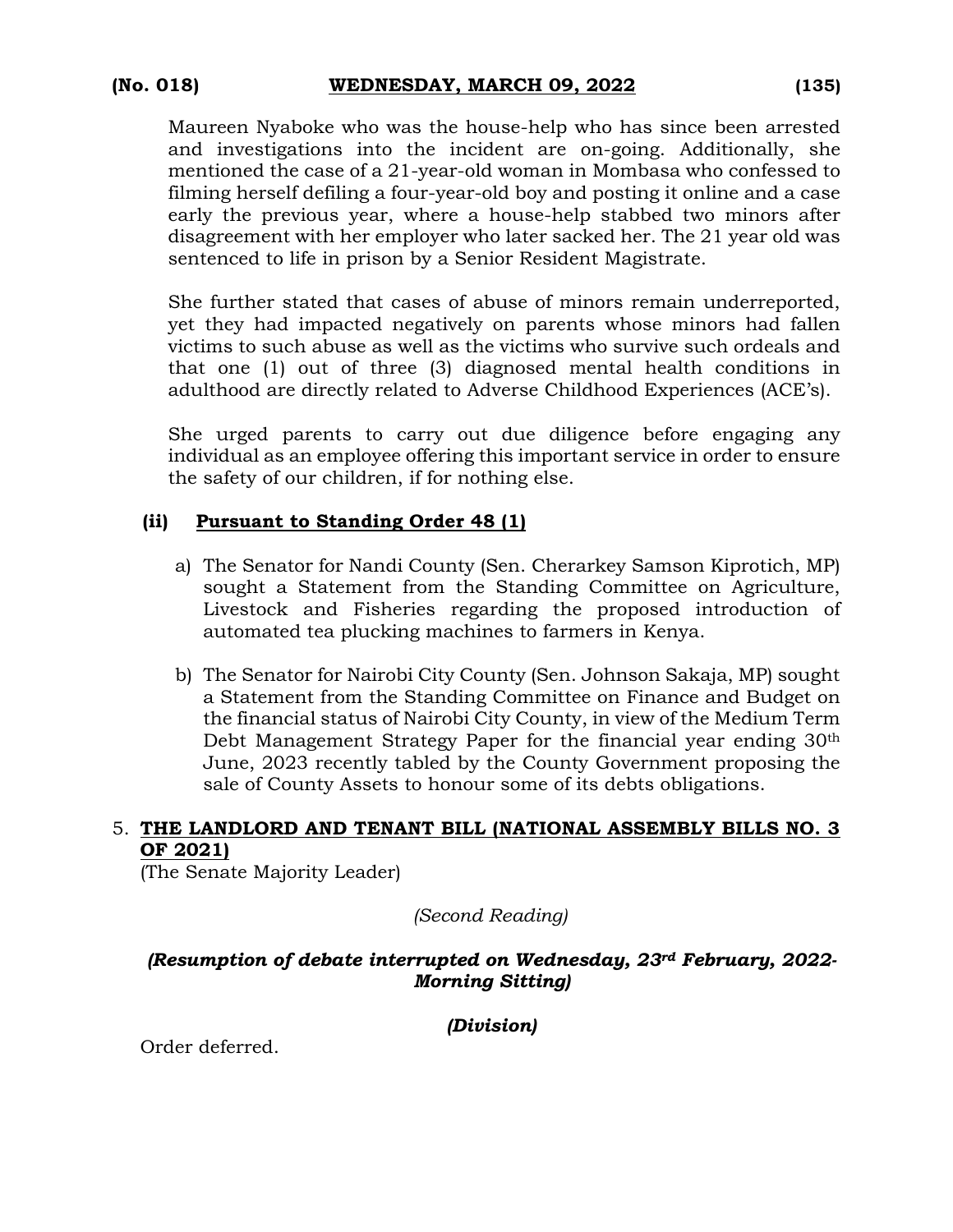#### 6. **COMMITTEE OF THE WHOLE**

## **THE INTERGOVERNMENTAL RELATIONS (AMENDMENT) BILL (SENATE BILLS NO. 37 OF 2021)**

(The Chairperson, Standing Committee on Devolution and Intergovernmental Relations)

### *(Resumption of debate interrupted on Wednesday, 22ndDecember, 2021 – Morning Sitting)*

#### *(Division)*

Order deferred.

#### 7. **COMMITTEE OF THE WHOLE**

## **THE LAW OF SUCCESSION (AMENDMENT) BILL, (SENATE BILLS NO. 15 OF 2021)**

(Sen. Abshiro Halake, MP)

*(Resumption of debate interrupted on Wednesday, 2nd March, 2022 – Morning Sitting)* 

*(Division)*

Order deferred.

#### 8. **COMMITTEE OF THE WHOLE THE PRESERVATION OF HUMAN DIGNITY AND ENFORCEMENT OF ECONOMIC AND SOCIAL RIGHTS BILL (SENATE BILLS NO. 21 OF 2021)**  (Sen. Abshiro Halake, MP)

*(Resumption of debate interrupted on Wednesday, 2nd March, 2022 – Morning Sitting) (Division)*

Order deferred.

# 9. **MOTION - ADOPTION OF REPORTS OF THE SESSIONAL COMMITTEE ON COUNTY PUBLIC ACCOUNTS AND INVESTMENTS ON CONSIDERATION OF THE REPORTS BY THE AUDITOR GENERAL ON THE FINANCIAL STATEMENTS OF VARIOUS COUNTY EXECUTIVES FOR FINANCIAL YEAR 2018/2019**

(Chairperson, Sessional Committee on County Public Accounts and Investments)

THAT, the Senate adopts the Report of the Sessional Committee on County Public Accounts and Investments on consideration of the Reports by the Auditor General on the Financial Statements of the following County Executives for the Financial Year 2018/2019- Embu; Homa-Bay; Kericho; Kilifi; Kirinyaga; Kisii; Kwale; Machakos; Mombasa; Nandi; Baringo; Bomet; Garissa; Kajiado; and West Pokot as contained in Volume 1 of the Report and the following County Executives- Isiolo; Kakamega; Kisumu; Laikipia; Mandera; Marsabit; Nakuru; Narok; Nyandarua; Samburu; Taita Taveta;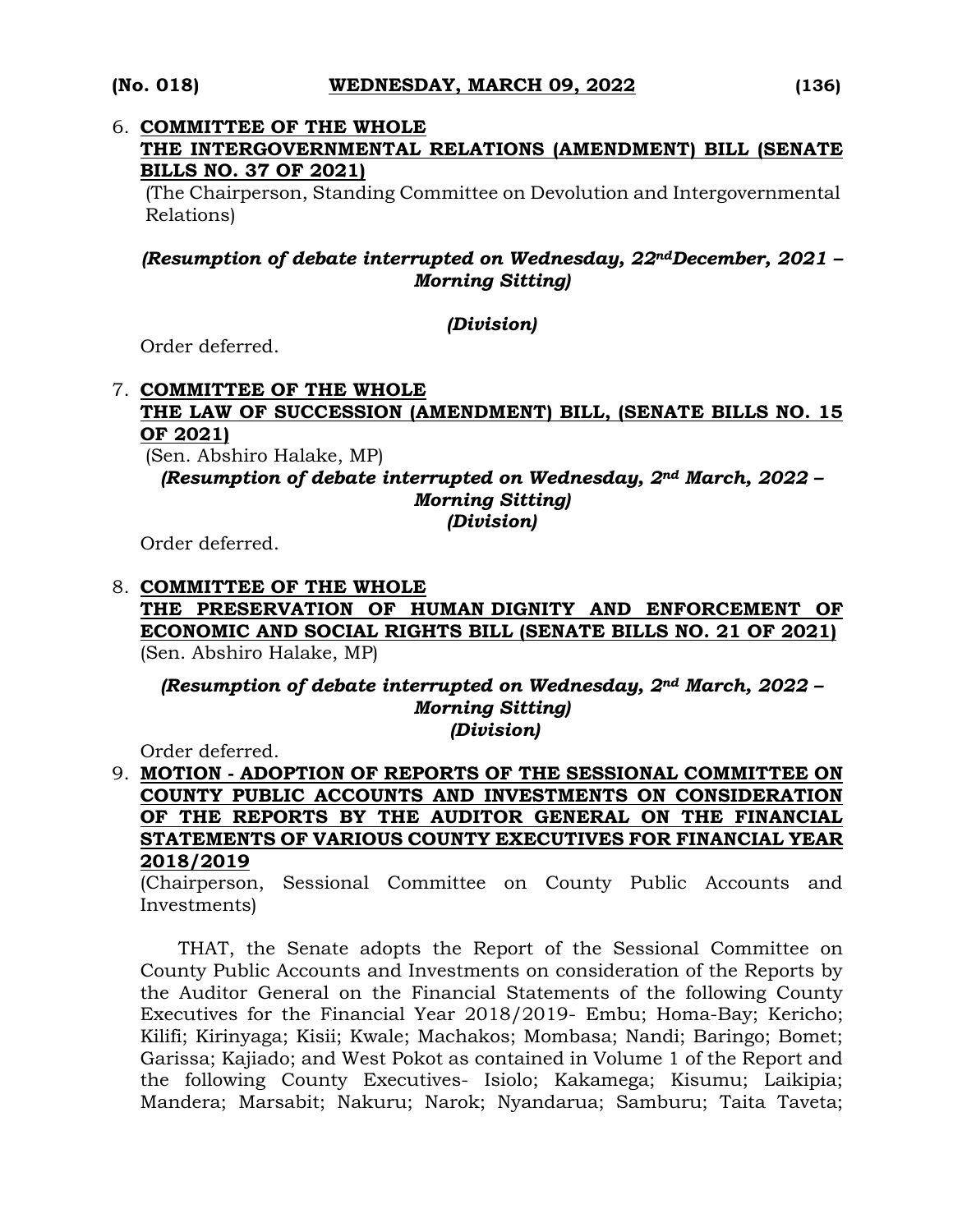Trans-Nzoia; Uasin- Gishu; Vihiga; and Wajir, as contained in Volume 2 of the Report , Laid on the Table of the Senate on Thursday 2nd December, 2021.

#### *(Resumption of debate interrupted on Tuesday, 8th March, 2022)*

#### *(Division)*

Order deferred.

# 10. **COMMITTEE OF THE WHOLE THE ELECTIONS (AMENDMENT) (NO. 3) BILL (SENATE BILLS NO. 48 OF 2021)**

(Sen. (Eng.) Ephraim Maina, MP)

Order deferred.

# 11. **COMMITTEE OF THE WHOLE THE COUNTY RESOURCE DEVELOPMENT BILL (SENATE BILLS NO. 45 OF 2021)**

(Sen. Rose Nyamunga, MP) Order deferred.

#### 12. **COMMITTEE OF THE WHOLE THE SPECIAL NEEDS EDUCATION BILL (SENATE BILLS NO. 44 OF 2021)**  (Sen. (Dr.) Getrude Musuruve and Sen. (Prof.) Margaret Kamar, MP)

Order deferred.

# 13. **COMMITTEE OF THE WHOLE THE IRRIGATION (AMENDMENT) BILL (NATIONAL ASSEMBLY BILLS NO. 12 OF 2021)**

(The Senate Majority Leader)

Order deferred.

# 14. **COMMITTEE OF THE WHOLE THE COMMUNITY GROUPS REGISTRATION BILL (NATIONAL ASSEMBLY BILLS NO. 20 OF 2021)**

(The Senate Majority Leader)

Order deferred.

# 15. **COMMITTEE OF THE WHOLE THE STREET VENDORS (PROTECTION OF LIVELIHOOD) BILL (SENATE BILLS NO. 7 OF 2021)**

(Chairperson, Standing Committee on Tourism, Trade and Industrialization)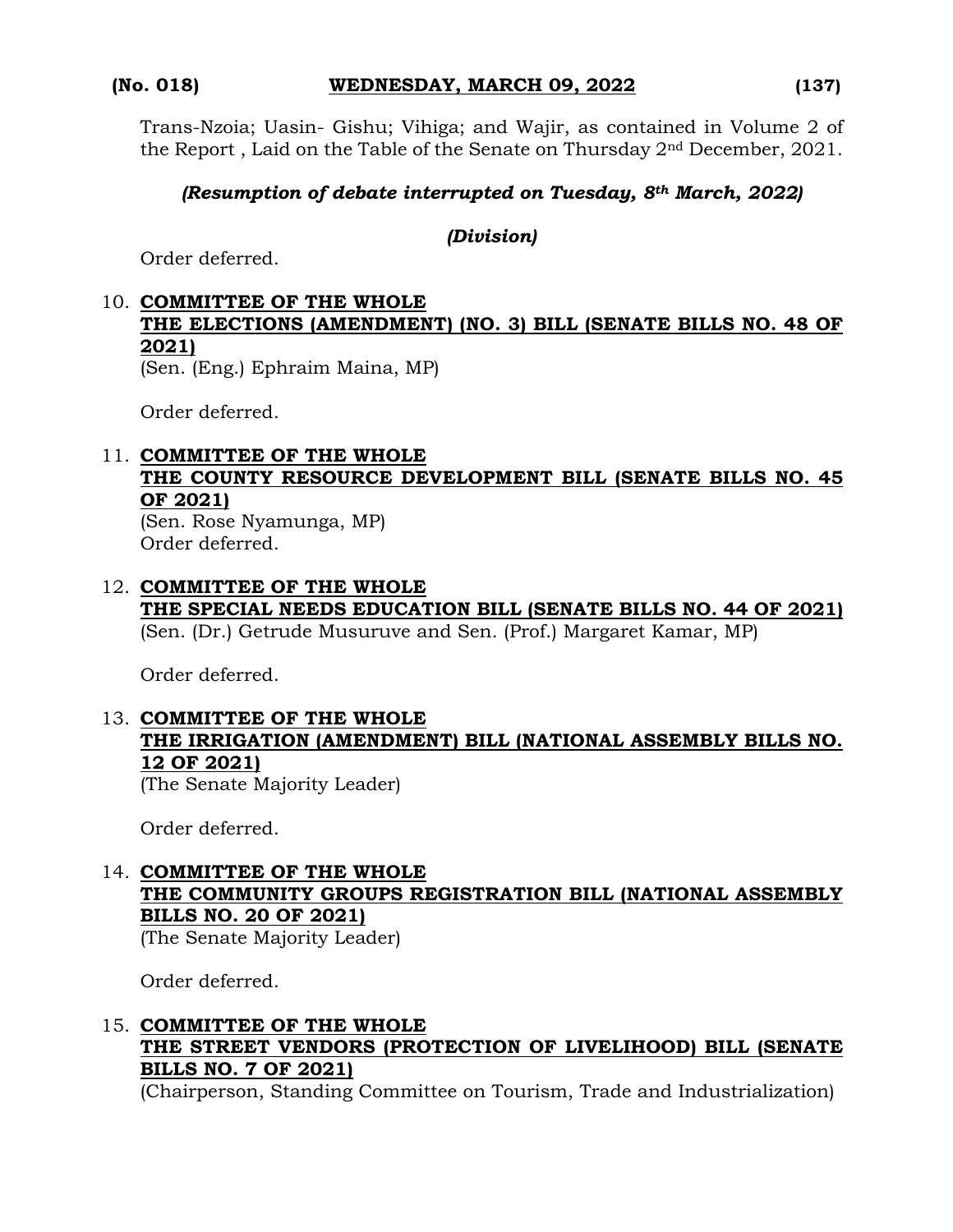Order deferred.

# 16. **COMMITTEE OF THE WHOLE THE KENYA MEDICAL SUPPLIES AUTHORITY (AMENDMENT) BILL (SENATE BILLS NO. 53 OF 2021)**

(Sen. Naomi Shiyonga, MP)

Order deferred.

## 17. **THE ELECTION CAMPAIGN FINANCING (AMENDMENT) BILL (SENATE BILLS NO. 51 OF 2021)**

(Sen. Ledama Olekina, MP)

*(Second Reading)*

Order deferred.

# 18. **THE ELECTIONS (AMENDMENT) (NO.2) BILL (SENATE BILLS NO. 43 OF 2021)**

(Sen. Ledama Olekina, MP)

*(Second Reading)*

Order deferred.

# 19. **THE PERSONS WITH DISABILITIES (AMENDMENT) BILL (SENATE BILLS NO. 29 OF 2020)**

(Sen. Aaron Cheruiyot, MP and Sen. (Dr) Isaac Mwaura, MP)

*(Second Reading)*

Order read and deferred.

# 20. **THE COTTON INDUSTRY DEVELOPMENT BILL (SENATE BILLS NO. 55 OF 2021)**

(Chairperson, Standing Committee on Agriculture, Livestock and Fisheries)

*(Second Reading)*

Order deferred.

# 21. **MOTION - FAST TRACKING CULTURAL DEVELOPMENTS IN COUNTIES**  (Sen. (Arch.) Sylvia Kasanga, MP)

THAT, WHEREAS Kenya is a multi-ethnic and multi-racial country with rich and diverse cultural resources such as traditional medicine and foods, arts, craft, music, dances, dress among others;

AWARE THAT, the Constitution, in its preamble acknowledges the cultural diversity of the Kenyan people who are determined to live in peace and unity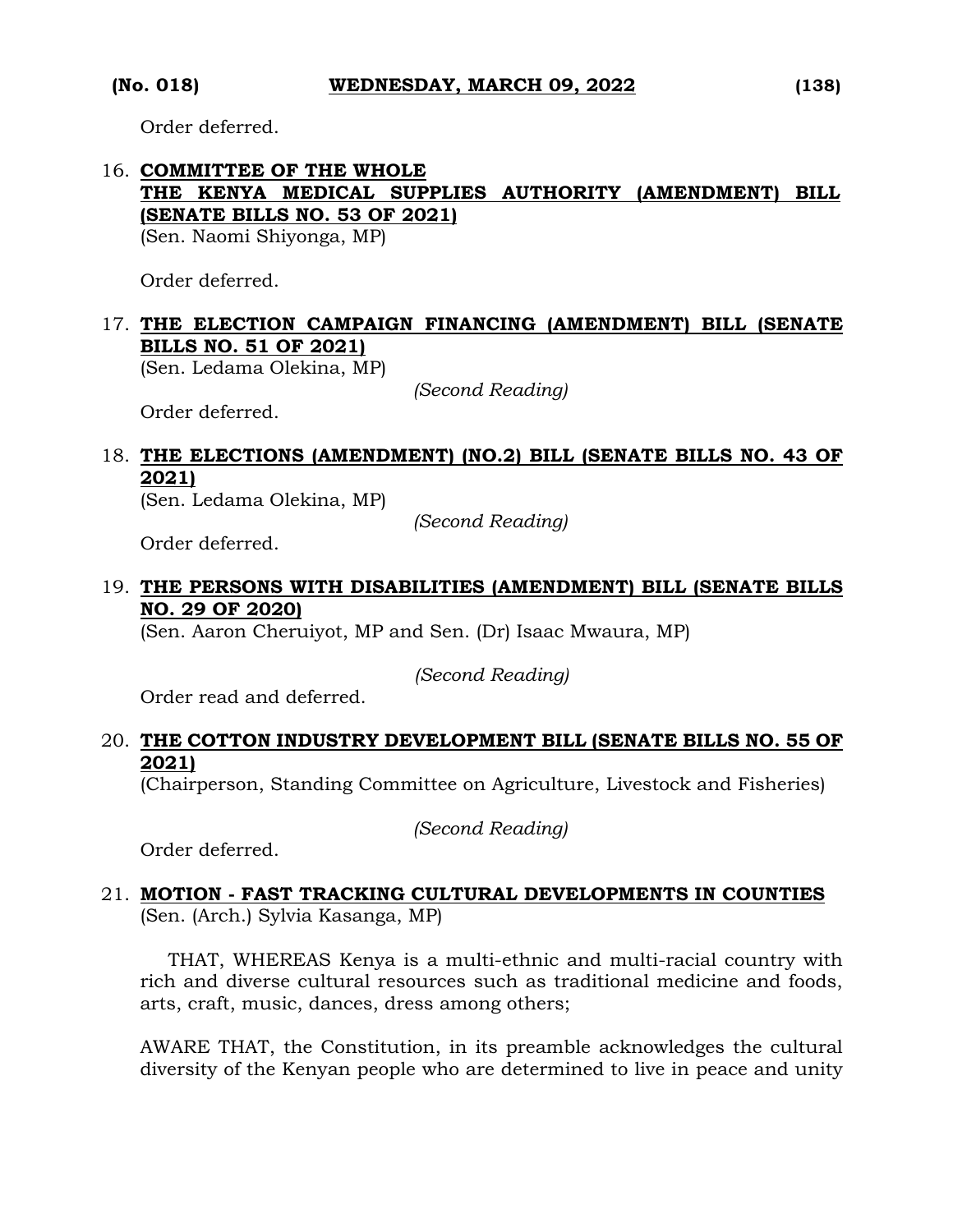as one indivisible sovereign nation whilst, Article 11 of the Kenyan Constitution recognizes culture as the foundation of the nation;

NOTING that, while the Department of Culture under the Ministry of Sports, Culture and Heritage has been playing some of the key roles in promotion of cultural integration, formulation of policies and standards that will guide the development of culture, little information has been available to the Kenyan public;

ACKNOWLEDGING, that culture performs a significant role in the life of a child, the cultural background in which a child is brought up affects the totality of his or her life's activities;

CONCERNED, that our children are losing their sense of identity due to the negative influences due to inadequate cultural identity catalyzed by globalization which has led to catastrophic consequences to the next generation as experienced in our country where a majority of young people are showing symptoms of feeling suicidal, anxious, feeling of hopelessness, anger, violence, feeling isolated, and paranoia;

NOW THEREFORE, the Senate urges the Cabinet Secretary, Ministry of Sports, Culture and Heritage to:

- a) Formulate cultural development policies and initiatives to inculcate stronger community values, safeguard Kenya's heritage, recognize local heroes and promote socio-cultural opportunities in the counties; and
- b) Formulate strategies to create an enabling environment for protection and promotion of diversity of cultural expressions in all counties.

Order deferred.

## 22. **MOTION - ADOPTION OF THE REPORT OF THE STANDING COMMITTEE ON HEALTH ON THE SPECIAL AUDIT REPORT ON UTILIZATION OF COVID-19 FUNDS BY TWENTY EIGHT (28) COUNTY GOVERNMENTS**

(The Chairperson, Standing Committee on Health)

THAT, the Senate adopts the Report of the Standing Committee on Health on the special audit report on utilization of COVID-19 funds by twenty eight (28) county governments, laid on the Table of the Senate on Wednesday, 9th February, 2022.

Order deferred.